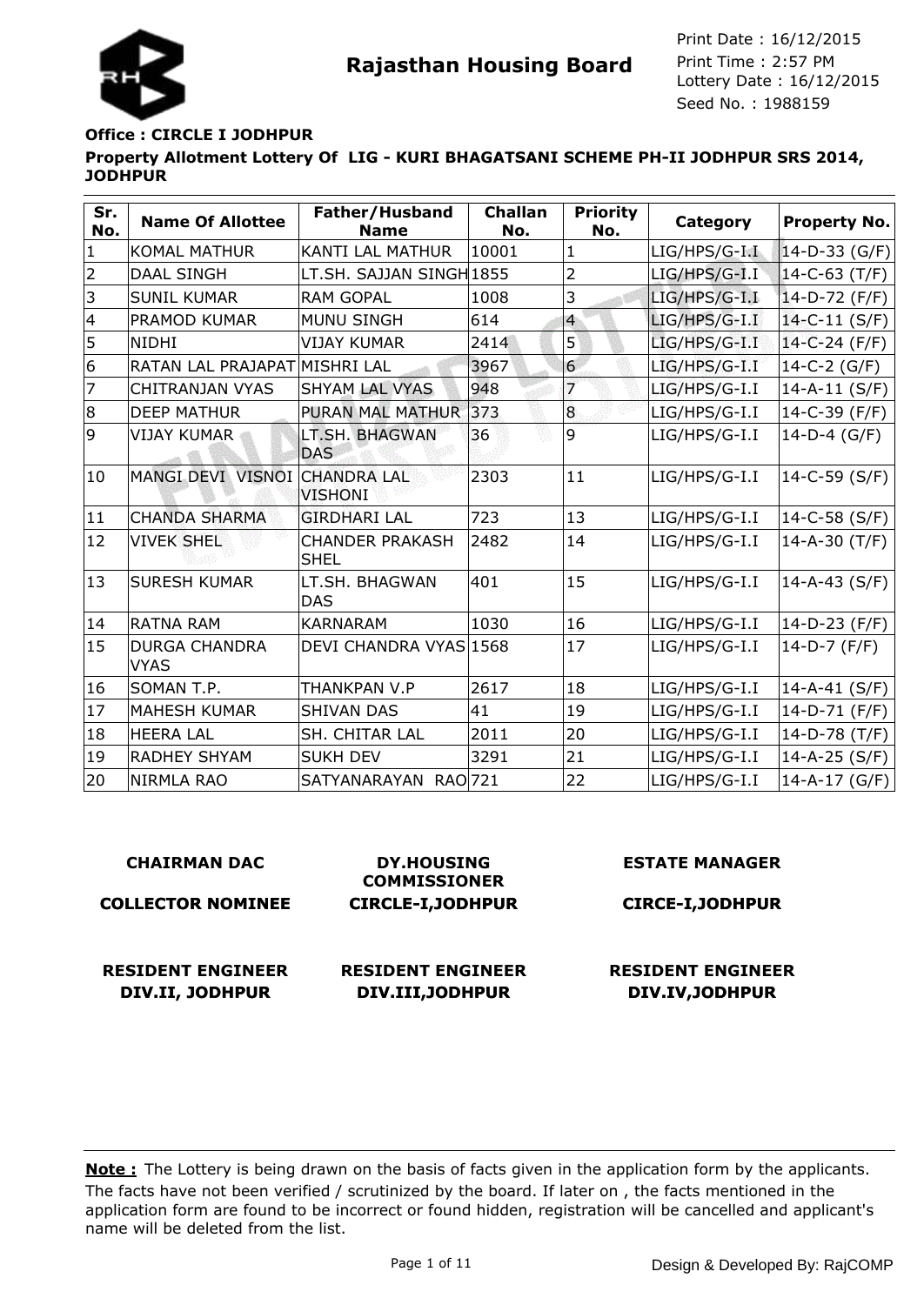

#### **Office : CIRCLE I JODHPUR**

**Property Allotment Lottery Of LIG - KURI BHAGATSANI SCHEME PH-II JODHPUR SRS 2014, JODHPUR**

| Sr.<br>No. | <b>Name Of Allottee</b>                | Father/Husband<br><b>Name</b>           | <b>Challan</b><br>No. | <b>Priority</b><br>No. | Category       | <b>Property No.</b> |
|------------|----------------------------------------|-----------------------------------------|-----------------------|------------------------|----------------|---------------------|
| 21         | PURUSHOTAM DAS<br><b>AGRAWAL</b>       | LT.SH.JAGDISH<br><b>PRASAD</b>          | 1655                  | $\mathbf{1}$           | LIG/HPS/G-I.II | $14-D-73$ (S/F)     |
| 22         | <b>BABU LAL</b>                        | SH. SIRDARA RAM                         | 2412                  | 2                      | LIG/HPS/G-I.II | $14 - A - 5$ (F/F)  |
| 23         | NARESH ANWALA                          | <b>UGARA RAM</b><br>ANWALA,             | 2489                  | 3                      | LIG/HPS/G-I.II | $14-D-44$ (S/F)     |
| 24         | <b>KAMLESH KUMAR</b><br><b>PUROHIT</b> | <b>BANSHI DHAR JI</b><br><b>PUROHIT</b> | 2167                  | $\overline{4}$         | LIG/HPS/G-I.II | 14-A-7 (F/F)        |
| 25         | <b>VIKRAM SINGH</b>                    | <b>JAGDISH SINGH</b>                    | 1387                  | 5                      | LIG/HPS/G-I.II | $14 - A - 31$ (T/F) |
| 26         | <b>BHIKHA RAM</b>                      | <b>NARAYAN RAM</b>                      | 3907                  | $6\phantom{a}$         | LIG/HPS/G-I.II | 14-C-76 (S/F)       |
| 27         | <b>RUBINA PARVIN</b>                   | <b>SHOKAT ALI</b>                       | 2616                  | 7                      | LIG/HPS/G-I.II | 14-D-20 (G/F)       |
| 28         | <b>ASHOK KUMAR</b>                     | <b>BABU LAL</b>                         | 3631                  | 8                      | LIG/HPS/G-I.II | $14-D-8$ (F/F)      |
| 29         | <b>DEVENDRA SINGH</b>                  | <b>DEV KARAN SINGH</b>                  | 1489                  | 9                      | LIG/HPS/G-I.II | 14-A-6 (F/F)        |
| 30         | <b>SARLA DEVI</b>                      | <b>BHANWAR LAL JI</b>                   | 1396                  | 10                     | LIG/HPS/G-I.II | 14-A-8 $(F/F)$      |
| 31         | <b>SANWAL SINGH</b>                    | <b>DUNGAR SINGH</b>                     | 1777                  | 11                     | LIG/HPS/G-I.II | $14-C-77(T/F)$      |
| 32         | <b>AMIT SHARMA</b>                     | <b>NARENDRA KUMAR</b><br><b>SHARMA</b>  | 1920                  | 12                     | LIG/HPS/G-I.II | 14-C-41 (S/F)       |
| 33         | <b>AARTI SRIVASTAVA</b>                | PRAKUL NARAYAN<br><b>MATHUR</b>         | 615                   | 13                     | LIG/HPS/G-I.II | 14-D-58 (S/F)       |
| 34         | <b>SUNITA FIDODA</b>                   | <b>RAM KISHORE</b>                      | 1791                  | 15                     | LIG/HPS/G-I.II | 14-C-26 (S/F)       |
| 35         | <b>JABBAR SINGH</b>                    | LT.SH. BAKSHU<br><b>SINGH</b>           | 1859                  | 16                     | LIG/HPS/G-I.II | 14-G-12 (S/F)       |
| 36         | <b>NAND KISHORE</b>                    | LT.SH.AMAR LAL                          | 795                   | 17                     | LIG/HPS/G-I.II | $14-C-73(S/F)$      |
| 37         | MEGHRAJ KHATRI                         | LAL CHAND KHATRI                        | 46                    | $\mathbf 1$            | LIG/HPS/G-II.I | $14 - A - 16$ (T/F) |
| 38         | <b>SANJAY RAJGURU</b>                  | PUKHRAJ SINGH                           | 3216                  | $\overline{2}$         | LIG/HPS/G-II.I | $14-G-5$ (F/F)      |

| <b>CHAIRMAN DAC</b>      | <b>DY.HOUSING</b><br><b>COMMISSIONER</b> | <b>ESTATE MANAGER</b>    |
|--------------------------|------------------------------------------|--------------------------|
| <b>COLLECTOR NOMINEE</b> | <b>CIRCLE-I, JODHPUR</b>                 | <b>CIRCE-I, JODHPUR</b>  |
| <b>RESIDENT ENGINEER</b> | <b>RESIDENT ENGINEER</b>                 | <b>RESIDENT ENGINEER</b> |
| DIV.II, JODHPUR          | DIV.III, JODHPUR                         | DIV.IV, JODHPUR          |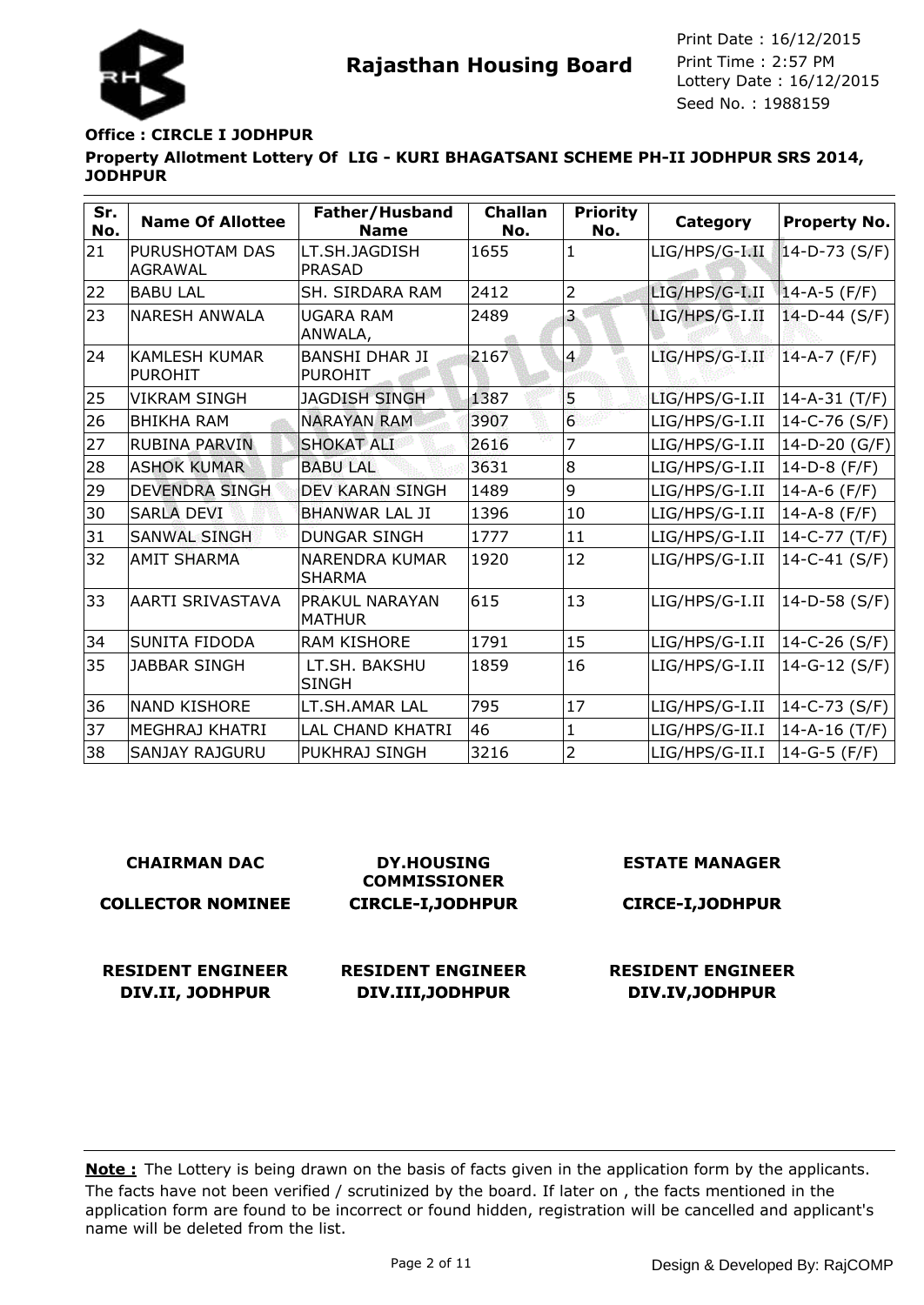

## **Office : CIRCLE I JODHPUR**

**Property Allotment Lottery Of LIG - KURI BHAGATSANI SCHEME PH-II JODHPUR SRS 2014, JODHPUR**

| Sr.<br>No. | <b>Name Of Allottee</b>              | Father/Husband<br><b>Name</b>        | <b>Challan</b><br>No. | <b>Priority</b><br>No. | Category       | Property No.        |
|------------|--------------------------------------|--------------------------------------|-----------------------|------------------------|----------------|---------------------|
| 39         | VIVEK AGRAWAL                        | <b>JAGDISH BABU</b><br>AGRAWAL,      | 1746                  | 3                      | LIG/HPS/G-II I | $14-D-63$ (T/F)     |
| 40         | ARVIND CHOUDHARY                     | lvijay mundan                        | 3108                  | $\overline{4}$         | LIG/HPS/G-II.I | $14-C-42(S/F)$      |
| 41         | <b>CHANDRA SHEKHAR</b><br>lsoni      | <b>BHANWAR LAL SONI</b>              | 2728                  | 5                      | LIG/HPS/G-II.I | $14 - A - 48$ (T/F) |
| 42         | INARENDRA SINGH<br>TANWAR            | <b>MURLI SINGH</b>                   | 590                   | 6                      | LIG/HPS/G-II.I | $14-D-51(G/F)$      |
| 43         | <b>VIKRAM SINGH</b>                  | <b>CHHOTU SINGH</b>                  | 1287                  | 7                      | LIG/HPS/G-II.I | $14-D-46$ (T/F)     |
| 44         | <b>JYOTI SAKHRANI</b>                | <b>PAWAN KUMAR</b>                   | 3398                  | $\overline{9}$         | LIG/HPS/G-II.I | 14-C-45 (T/F)       |
| 45         | <b>SHANTA JAIN</b>                   | <b>DILIP KATARIYA</b>                | 2621                  | 10                     | LIG/HPS/G-II.I | 14-D-52 (G/F)       |
| 46         | <b>SULOCHANA</b>                     | <b>SATYANARAYAN</b><br><b>VYAS</b>   | 2291                  | 11                     | LIG/HPS/G-II.I | 14-C-53 (F/F)       |
| 47         | <b>KANTA JASWANI</b>                 | <b>SURESH JASWANI</b>                | 1420                  | 13                     | LIG/HPS/G-II.I | 14-D-60 (S/F)       |
| 48         | <b>CHANDRIKA</b><br><b>CHOUDHARY</b> | <b>MOOLARAM</b><br><b>CHOUDHARY</b>  | 1143                  | 14                     | LIG/HPS/G-II.I | 14-D-10 (S/F)       |
| 49         | <b>RAKESH YADAV</b>                  | PRABHU NATH<br>YADAV                 | 1527                  | 15                     | LIG/HPS/G-II.I | 14-C-43 $(S/F)$     |
| 50         | PUKHRAJ                              | <b>MITHALAL</b>                      | 3908                  | 16                     | LIG/HPS/G-II.I | $14-D-64$ (T/F)     |
| 51         | <b>JITENDRA SINGH</b>                | PRITHAVI SINGH                       | 2869                  | 18                     | LIG/HPS/G-II.I | 14-D-75 (S/F)       |
| 52         | <b>DEEPTI ARORA</b>                  | <b>GOPAL ARORA</b>                   | 2603                  | 19                     | LIG/HPS/G-II.I | 14-D-24 (F/F)       |
| 53         | <b>PUNA RAM</b>                      | <b>JAY RAM</b>                       | 3701                  | 20                     | LIG/HPS/G-II.I | 14-C-64 (T/F)       |
| 54         | <b>ABHISEK JAIN</b>                  | <b>NARENDRA KUMAR</b><br><b>JAIN</b> | 2674                  | 21                     | LIG/HPS/G-II.I | 14-D-12 (S/F)       |
| 55         | IRAJKUMARI                           | LT.SH. MAHESH<br><b>KUMAR</b>        | 1193                  | 22                     | LIG/HPS/G-II.I | $14-C-17(G/F)$      |

#### **CHAIRMAN DAC**

**COLLECTOR NOMINEE**

**DY.HOUSING COMMISSIONER CIRCLE-I,JODHPUR** **ESTATE MANAGER**

**CIRCE-I,JODHPUR**

**RESIDENT ENGINEER DIV.II, JODHPUR**

**RESIDENT ENGINEER DIV.III,JODHPUR**

**RESIDENT ENGINEER DIV.IV,JODHPUR**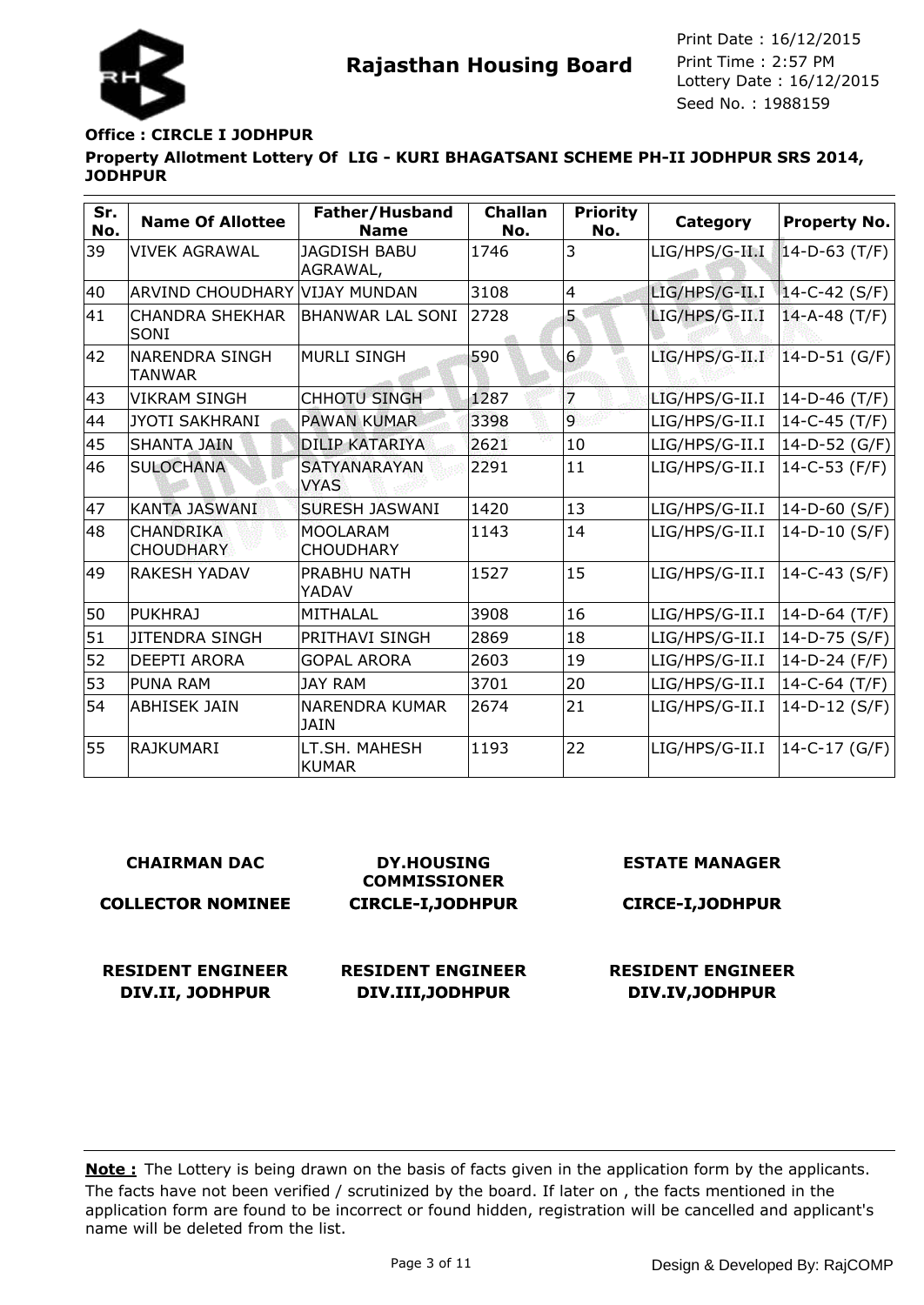

### **Office : CIRCLE I JODHPUR**

**Property Allotment Lottery Of LIG - KURI BHAGATSANI SCHEME PH-II JODHPUR SRS 2014, JODHPUR**

| Sr.<br>No. | <b>Name Of Allottee</b>                   | Father/Husband<br><b>Name</b>         | <b>Challan</b><br>No. | <b>Priority</b><br>No. | Category                        | Property No.        |
|------------|-------------------------------------------|---------------------------------------|-----------------------|------------------------|---------------------------------|---------------------|
| 56         | <b>GEETA</b>                              | <b>GHANSHYAM</b>                      | 1868                  | 23                     | LIG/HPS/G-II I                  | $14-D-28$ (S/F)     |
| 57         | PREMARAM GURJAR                           | <b>DANARAM GURJAR</b>                 | 2510                  | 24                     | LIG/HPS/G-II.I                  | $14 - A - 47$ (T/F) |
| 58         | RAJENDRA SINGH                            | <b>HASTI MAL</b>                      | 279                   | 25                     | LIG/HPS/G-II.I                  | $14-C-19(G/F)$      |
| 59         | PUSPHENDRA SINGH                          | <b>PRITHAVI SINGH</b>                 | 3684                  | 26                     | LIG/HPS/G-II.I                  | $14 - A - 10$ (S/F) |
| 60         | <b>POOJA</b>                              | <b>RAMESHWAR</b>                      | 3722                  | 27                     | LIG/HPS/G-II.I                  | $14-C-29$ (T/F)     |
| 61         | <b>BHANWAR LAL</b>                        | <b>SANGRAM RAM</b>                    | 3971                  | 29                     | LIG/HPS/G-II.I                  | $14-D-42$ (S/F)     |
| 62         | SUBHASH VISHNOI                           | <b>BHIKHA RAM</b>                     | 3765                  | 30                     | LIG/HPS/G-II.I                  | $14-C-31$ (T/F)     |
| 63         | <b>REENA</b>                              | <b>BALVEER NATH</b>                   | 3155                  | 31                     | LIG/HPS/G-II.I                  | $14 - A - 27 (S/F)$ |
| 64         | PRAHLAD KUMAR<br><b>TAILOR</b>            | <b>KALU RAM</b>                       | 3242                  | 32                     | LIG/HPS/G-II.I                  | $14-G-4$ (G/F)      |
| 65         | <b>SAROJ</b>                              | <b>OM PRAKASH</b>                     | 3114                  | 33                     | LIG/HPS/G-II.I                  | 14-D-68 (G/F)       |
| 66         | <b>SANJAY SINGH</b><br><b>CHOUHAN</b>     | <b>BHERU SINGH</b>                    | 2449                  | 34                     | LIG/HPS/G-II.I                  | 14-C-4 $(G/F)$      |
| 67         | MANOJKUMAR ASAVA SUNDER LAL               |                                       | 3035                  | 35                     | LIG/HPS/G-II.I                  | 14-D-79 (T/F)       |
| 68         | <b>MUKESH KUMAR</b>                       | <b>RAM CHANDRA</b>                    | 3521                  | 36                     | LIG/HPS/G-II.I                  | $14 - A - 23$ (F/F) |
| 69         | <b>RENUKA PUROHIT</b>                     | <b>ARVIND PUROHIT</b>                 | 3593                  | 37                     | LIG/HPS/G-II.I                  | $14-G-13(T/F)$      |
| 70         | <b>VIDHYA DEVI</b>                        | <b>PESUMAL</b>                        | 1508                  | 38                     | LIG/HPS/G-II.I                  | $14-D-25$ (S/F)     |
| 71         | <b>RUSTAM PAL SINGH</b><br><b>CHOUHAN</b> | <b>DAMBAR SINGH</b><br><b>CHOUHAN</b> | 1199                  | $\mathbf{1}$           | $LIG/HPS/G-II.II$               | 14-C-80 (T/F)       |
| 72         | <b>SHYAM LAL</b><br><b>CHOUDHARY</b>      | <b>DANA RAM</b><br><b>CHOUDHARY</b>   | 687                   | $\overline{2}$         | LIG/HPS/G-II.II   14-D-22 (F/F) |                     |
| 73         | <b>RAJ KUMAR</b>                          | <b>GANESH</b>                         | 3723                  | 3                      | LIG/HPS/G-II.II   14-D-70 (F/F) |                     |
| 74         | <b>SARVAN KUMAR</b><br><b>SAINEE</b>      | <b>BHALLA RAM</b><br><b>PARMAR</b>    | 1036                  | $\overline{4}$         | LIG/HPS/G-II.II   14-C-44 (S/F) |                     |

| <b>CHAIRMAN DAC</b>      | <b>DY.HOUSING</b><br><b>COMMISSIONER</b> | <b>ESTATE MANAGER</b>    |
|--------------------------|------------------------------------------|--------------------------|
| <b>COLLECTOR NOMINEE</b> | <b>CIRCLE-I, JODHPUR</b>                 | <b>CIRCE-I, JODHPUR</b>  |
|                          |                                          |                          |
| <b>RESIDENT ENGINEER</b> | <b>RESIDENT ENGINEER</b>                 | <b>RESIDENT ENGINEER</b> |
| DIV.II, JODHPUR          | DIV.III, JODHPUR                         | DIV.IV, JODHPUR          |
|                          |                                          |                          |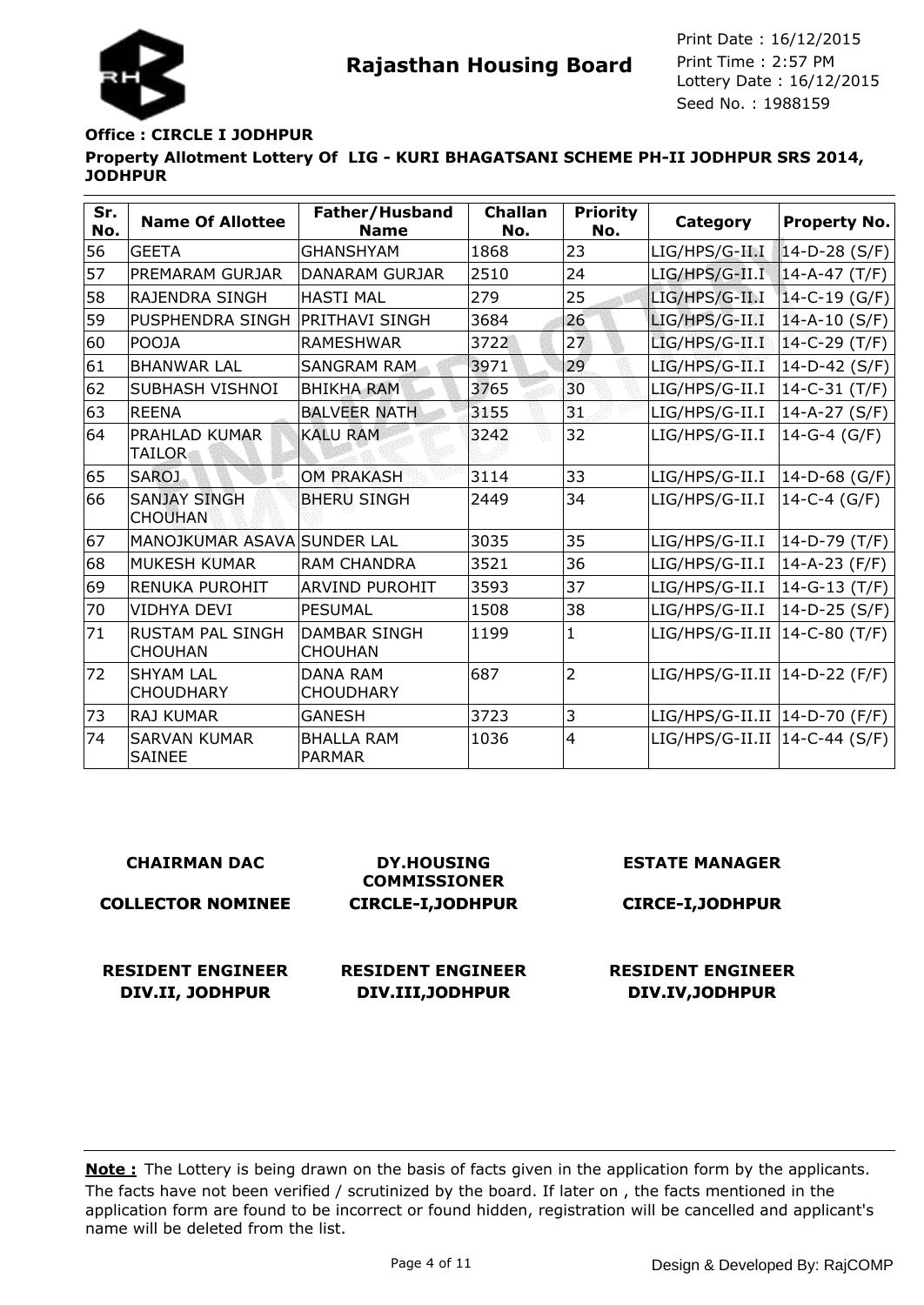

## **Office : CIRCLE I JODHPUR**

**Property Allotment Lottery Of LIG - KURI BHAGATSANI SCHEME PH-II JODHPUR SRS 2014, JODHPUR**

| Sr.<br>No. | <b>Name Of Allottee</b> | Father/Husband<br><b>Name</b>          | <b>Challan</b><br>No. | <b>Priority</b><br>No.  | Category                        | Property No.    |
|------------|-------------------------|----------------------------------------|-----------------------|-------------------------|---------------------------------|-----------------|
| 75         | <b>BARKHA CHARAN</b>    | <b>NARAYAN DAS</b><br><b>CHARAN</b>    | 1067                  | 5                       | LIG/HPS/G-II.II 14-C-57 (S/F)   |                 |
| 76         | <b>SHREYANSH JAIN</b>   | SHANTI LAL JAIN,                       | 2619                  | 6                       | LIG/HPS/G-II.II   14-D-57 (S/F) |                 |
| 77         | <b>RITESH GEHLOT</b>    | <b>RAJESH GEHLOT</b>                   | 3139                  | 7                       | $LIG/HPS/G-II.II$               | 14-D-59 (S/F)   |
| 78         | <b>SIYA RAM NAYAK</b>   | <b>BHAIRU LAL NAYAK</b>                | 1197                  | $\mathbf{1}$            | LIG/HPS/G-IV                    | 14-C-30 (T/F)   |
| 79         | <b>MANISH KHATRI</b>    | <b>SURESH KHATRI</b>                   | 3244                  | $\overline{a}$          | LIG/HPS/G-IV                    | $14-D-53$ (F/F) |
| 80         | <b>SHARVAN KUMAR</b>    | <b>KANI RAM</b>                        | 3228                  | $\overline{\mathbf{4}}$ | LIG/HPS/G-IV                    | 14-D-61 (T/F)   |
| 81         | <b>RAKESH CHITARA</b>   | <b>JAGDISH CHITARA</b>                 | 1331                  | 5.                      | LIG/HPS/G-IV                    | 14-D-27 (S/F)   |
| 82         | <b>JASWANT CHOUHAN</b>  | <b>MOOL CHAND</b><br><b>CHOUHAN</b>    | 1001                  | $\overline{6}$          | LIG/HPS/G-IV                    | 14-D-77 (T/F)   |
| 83         | <b>DEEPAK NAYAK</b>     | <b>MADAN LAL NAYAK</b>                 | 908                   | 8                       | LIG/HPS/G-IV                    | 14-D-40 (F/F)   |
| 84         | <b>RAMNATH SINGH</b>    | LT.SH. SUBEDAR<br><b>SINGH</b>         | 308                   | 9                       | LIG/HPS/G-IV                    | $14-D-15$ (T/F) |
| 85         | NEETA JEDIYA            | <b>RAVI SHANKER</b><br><b>JEDIYA</b>   | 3974                  | 11                      | LIG/HPS/G-IV                    | 14-D-34 (G/F)   |
| 86         | <b>KISHAN LAL</b>       | <b>RAMA RAM</b>                        | 1138                  | 12                      | LIG/HPS/G-IV                    | 14-C-37 (F/F)   |
| 87         | RAKSHA                  | <b>NARESH</b>                          | 461                   | 13                      | LIG/HPS/G-IV                    | 14-A-46 (T/F)   |
| 88         | <b>PUSHPA DEVI</b>      | <b>BANSI LAL RAWAL</b>                 | 740                   | 14                      | LIG/HPS/G-IV                    | 14-A-45 (T/F)   |
| 89         | SHIVRAJ GANGWAL         | <b>ITENDRA KUMAR</b><br><b>GANGWAL</b> | 1881                  | 15                      | LIG/HPS/G-IV                    | 14-A-35 (G/F)   |
| 90         | <b>GOPAL LAL</b>        | <b>KANHIYA LAL</b>                     | 1188                  | 16                      | LIG/HPS/G-IV                    | $14-D-3$ (G/F)  |
| 91         | <b>AMAR SINGH</b>       | <b>KALYAN SINGH</b>                    | 3518                  | 17                      | LIG/HPS/G-IV                    | 14-C-15 (T/F)   |
| 92         | <b>SHRI NIWAS</b>       | <b>KISHAN LAL</b>                      | 414                   | 18                      | LIG/HPS/G-IV                    | 14-D-18 (G/F)   |
| 93         | <b>BHATA RAM</b>        | <b>BHIKHA RAM</b>                      | 738                   | 19                      | LIG/HPS/G-IV                    | 14-D-30 (T/F)   |
| 94         | <b>JITENDRA</b>         | <b>DINDYAL</b>                         | 991                   | 20                      | LIG/HPS/G-IV                    | 14-D-39 (F/F)   |

## **CHAIRMAN DAC**

**COLLECTOR NOMINEE**

**DY.HOUSING COMMISSIONER CIRCLE-I,JODHPUR**

**RESIDENT ENGINEER DIV.II, JODHPUR**

**RESIDENT ENGINEER DIV.III,JODHPUR**

**ESTATE MANAGER**

**CIRCE-I,JODHPUR**

**RESIDENT ENGINEER DIV.IV,JODHPUR**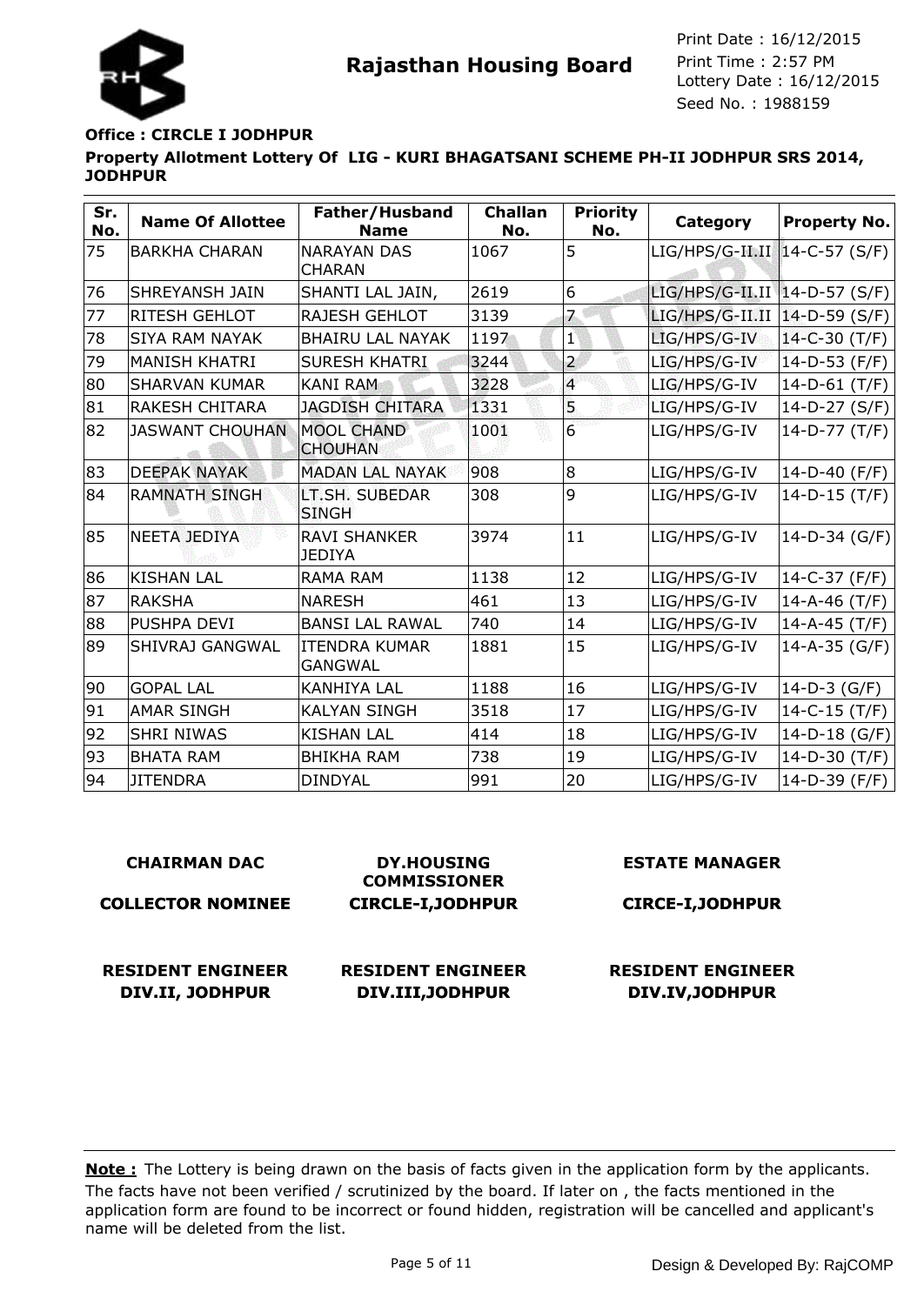

#### **Office : CIRCLE I JODHPUR**

**Property Allotment Lottery Of LIG - KURI BHAGATSANI SCHEME PH-II JODHPUR SRS 2014, JODHPUR**

| Sr.<br>No. | <b>Name Of Allottee</b>              | Father/Husband<br><b>Name</b>       | <b>Challan</b><br>No. | <b>Priority</b><br>No. | Category                       | <b>Property No.</b> |
|------------|--------------------------------------|-------------------------------------|-----------------------|------------------------|--------------------------------|---------------------|
| 95         | <b>GURUDUTT CHITARA</b>              | <b>AWARI LAL CHITARA</b>            | 2176                  | 21                     | LIG/HPS/G-IV                   | $14 - A - 28 (S/F)$ |
| 96         | <b>SANGEETA</b>                      | PRATAP SINGH                        | 446                   | 22                     | LIG/HPS/G-IV                   | $14-G-14(T/F)$      |
| 97         | <b>DARIYAV CHOUHAN</b>               | SH. LALARAM<br><b>CHOUHAN</b>       | 2736                  | 23                     | LIG/HPS/G-IV                   | $14-C-49(G/F)$      |
| 98         | RAJKUMAR                             | <b>NAND LAL</b>                     | 229                   | $1^{\circ}$            | LIG/HPS/G-IX.I   14-C-52 (G/F) |                     |
| 99         | <b>AMIT RAJ SHARMA</b>               | PREM CHAND<br><b>SHARMA</b>         | 2517                  | $\overline{2}$         | LIG/HPS/G-IX.I                 | $14-G-3$ (G/F)      |
| 100        | MAHAVEER PRASAD                      | <b>BEJNATH</b>                      | 2046                  | Ũ.                     | $LIG/HPS/G-IX.II 14-C-68(G/F)$ |                     |
| 101        | <b>SHAKUNTALA</b><br>CHHADHA.        | LT.SH.VED PRAKASH<br><b>CHHADHA</b> | $ 9\rangle$           | $\overline{2}$         | $LIG/HPS/G-IX.II 14-D-2(G/F)$  |                     |
| 102        | <b>SANJAY PAL</b>                    | <b>BABU RAM</b>                     | 887                   | 3                      | $LIG/HPS/G-IX.II 14-D-1(G/F)$  |                     |
| 103        | <b>SURESH KUMAR</b>                  | <b>BACH RAJ</b>                     | 2061                  | $\mathbf{1}$           | LIG/HPS/G-<br>IX.III           | $14-D-19(G/F)$      |
| 104        | <b>KAILASH CHAND</b><br><b>MEENA</b> | <b>LADU RAM MEENA</b>               | 48                    | $\mathbf{1}$           | LIG/HPS/G-V                    | $14 - A - 15$ (T/F) |
| 105        | <b>ISHANKAR LAL</b>                  | LT.SH. PUSA RAM                     | 909                   | $\overline{2}$         | LIG/HPS/G-V                    | $14 - A - 32$ (T/F) |
| 106        | <b>JAISINGH MEENA</b>                | <b>KALYAN</b>                       | 3219                  | 3                      | LIG/HPS/G-V                    | 14-D-5 $(F/F)$      |
| 107        | <b>HEERA RAM</b>                     | LADU RAM,                           | 1523                  | 4                      | LIG/HPS/G-V                    | $14-G-1(G/F)$       |
| 108        | <b>RAMESH CHAND</b><br><b>MEENA</b>  | <b>NAND KISHORE</b><br><b>MEENA</b> | 2053                  | 5                      | LIG/HPS/G-V                    | 14-D-50 (G/F)       |
| 109        | <b>DHANNA RAM</b>                    | <b>KISHNA RAM</b>                   | 3965                  | 6                      | LIG/HPS/G-V                    | 14-G-11 (S/F)       |
| 110        | <b>VAIBHAV KUMAR</b>                 | RAMKRIPAL PRASAD                    | 1461                  | 8                      | LIG/HPS/G-V                    | 14-C-48 (T/F)       |
| 111        | <b>RAGHUVIR</b>                      | RAMGOPAL MEENA                      | 1085                  | 10                     | LIG/HPS/G-V                    | 14-C-6 (F/F)        |
| 112        | <b>LALCHAND</b>                      | LT. SH. UDARAM                      | 999                   | 12                     | LIG/HPS/G-V                    | $14-C-3(G/F)$       |
| 113        | MUNESHI                              | <b>HEMRAJ MEENA</b>                 | 10008                 | 13                     | LIG/HPS/G-V                    | 14-C-67 (G/F)       |

#### **CHAIRMAN DAC**

#### **COLLECTOR NOMINEE**

**COMMISSIONER CIRCLE-I,JODHPUR**

**DY.HOUSING**

# **ESTATE MANAGER**

#### **CIRCE-I,JODHPUR**

**RESIDENT ENGINEER DIV.II, JODHPUR**

**RESIDENT ENGINEER DIV.III,JODHPUR**

**RESIDENT ENGINEER DIV.IV,JODHPUR**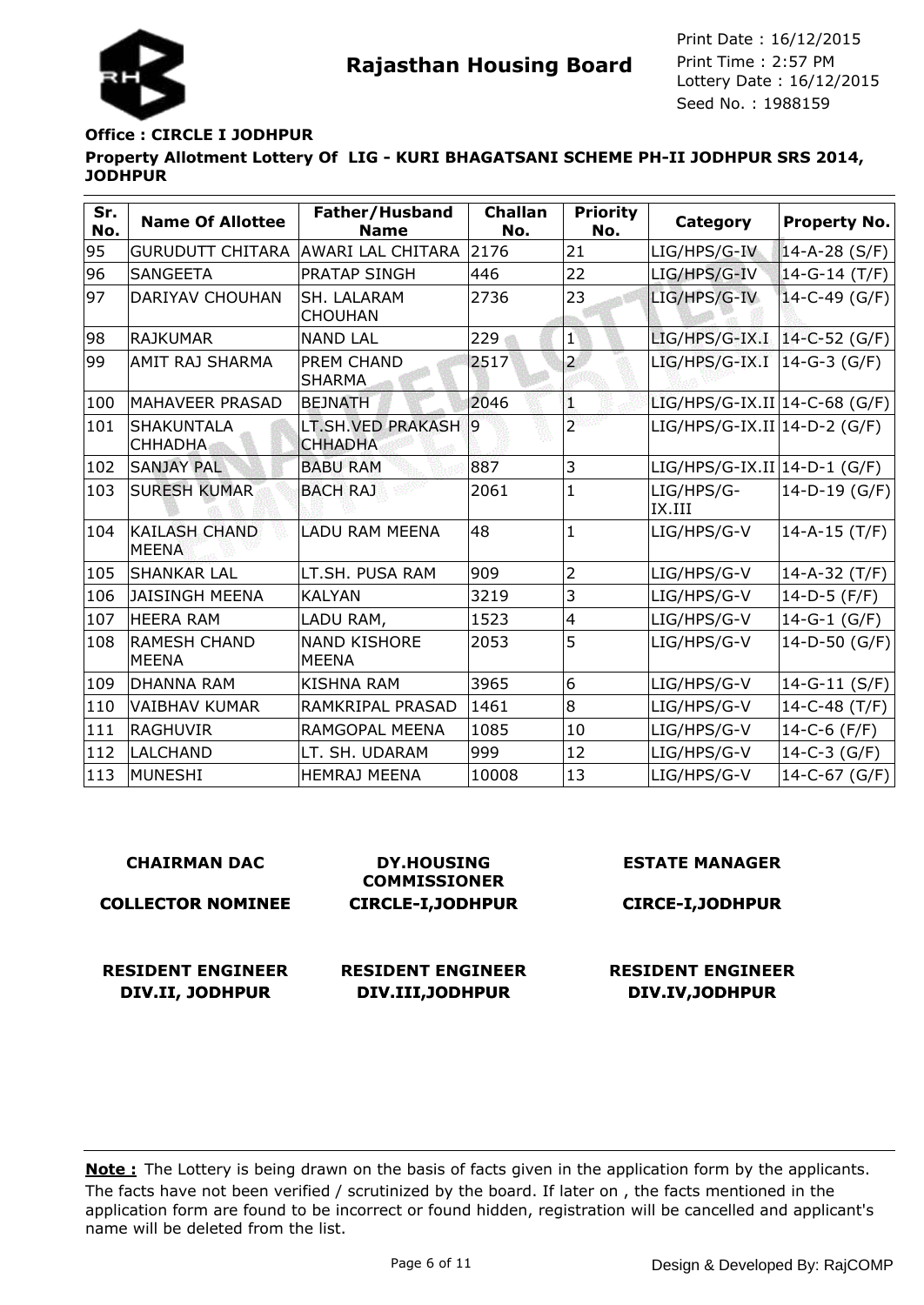

## **Office : CIRCLE I JODHPUR**

**Property Allotment Lottery Of LIG - KURI BHAGATSANI SCHEME PH-II JODHPUR SRS 2014, JODHPUR**

| Sr.<br>No. | <b>Name Of Allottee</b>               | Father/Husband<br><b>Name</b>          | <b>Challan</b><br>No. | <b>Priority</b><br>No. | Category                       | Property No.        |
|------------|---------------------------------------|----------------------------------------|-----------------------|------------------------|--------------------------------|---------------------|
| 114        | <b>LALITA PARMAR</b>                  | <b>MANOHAR LAL</b><br><b>PARMAR</b>    | 1000                  | 14                     | LIG/HPS/G-V                    | $14-C-8$ (F/F)      |
| 115        | KALADHAR SHARMA                       | <b>KRISHAN KUMAR</b>                   | 1862                  | 1                      | LIG/HPS/G-VI                   | $14 - A - 22 (F/F)$ |
| 116        | KRISHAN MURARI<br><b>SHARMA</b>       | <b>GANGADHAR</b><br><b>SHARMA</b>      | 1654                  | $\overline{a}$         | LIG/HPS/G-VI                   | 14-C-66 (G/F)       |
| 117        | <b>RAJESH SINGH</b><br><b>SOLANKI</b> | <b>BHAIRU SINGH</b><br><b>SOLANKI</b>  | 2851                  | $\overline{4}$         | LIG/HPS/G-VI                   | $14-C-20(G/F)$      |
| 118        | PRABHU SINGH                          | <b>GANPAT SINGH</b>                    | 1098                  | 1                      | LIG/HPS/G-VIII   14-C-23 (F/F) |                     |
| 119        | RAMNIVAS JAKHAD                       | <b>JASARAM</b>                         | 2635                  | $\overline{4}$         | LIG/HPS/G-VIII                 | 14-D-21 (F/F)       |
| 120        | <b>MOHIT DUGAD</b>                    | <b>NIRMAL KUMAR</b><br><b>DUGAD</b>    | 2872                  | 1                      | LIG/ORS/G-I.I                  | 14-D-66 (G/F)       |
| 121        | <b>MANOJ</b>                          | <b>KANWRU RAM</b>                      | 60                    | $\overline{2}$         | LIG/ORS/G-I.I                  | $14-G-2$ (G/F)      |
| 122        | MULIYA DEVI                           | <b>BHULAN GUPTA</b>                    | 3970                  | 3                      | LIG/ORS/G-I.I                  | 14-C-25 (S/F)       |
| 123        | <b>KRIPA RAM SHARMA</b>               | <b>GORDHAN PRASAD</b><br><b>SHARMA</b> | 3531                  | 5                      | LIG/ORS/G-I.I                  | $14-C-5$ (F/F)      |
| 124        | GOPAL JOSHI                           | LT.SH.RAMRATAN<br><b>JOSHI</b>         | 1734                  | 6                      | LIG/ORS/G-I.I                  | $14-C-10(S/F)$      |
| 125        | MOHD. YASEEN                          | SH. MOHD.AAMIN                         | 921                   | 7                      | LIG/ORS/G-I.I                  | 14-C-12 (S/F)       |
| 126        | USMAN GANI                            | <b>JABBAR</b>                          | 922                   | 8                      | LIG/ORS/G-I.I                  | 14-A-40 (F/F)       |
| 127        | <b>KARAN SINGH</b>                    | <b>MADAN SINGH</b>                     | 1522                  | 9                      | LIG/ORS/G-I.I                  | 14-D-26 (S/F)       |
| 128        | IMOHAMMAD SHARIF                      | <b>ISMAIL</b>                          | 2239                  | 10                     | LIG/ORS/G-I.I                  | $14-D-13$ (T/F)     |
| 129        | <b>TEJA RAM GWALA</b>                 | <b>LABU RAM GWALA</b>                  | 3530                  | 11                     | LIG/ORS/G-I.I                  | 14-D-67 (G/F)       |
| 130        | <b>ISHWAR SINGH</b>                   | SH. GANGA SINGH                        | 880                   | 12                     | LIG/ORS/G-I.I                  | $14 - A - 3$ (G/F)  |
| 131        | <b>GANPAT SINGH</b><br><b>SOLANKI</b> | SH. SHYAM SINGH<br><b>SOLANKI</b>      | 679                   | 13                     | LIG/ORS/G-I.I                  | $14 - C - 46$ (T/F) |

#### **CHAIRMAN DAC**

**COLLECTOR NOMINEE**

**COMMISSIONER CIRCLE-I,JODHPUR**

**DY.HOUSING**

## **RESIDENT ENGINEER DIV.II, JODHPUR**

**RESIDENT ENGINEER DIV.III,JODHPUR**

# **ESTATE MANAGER**

#### **CIRCE-I,JODHPUR**

## **RESIDENT ENGINEER DIV.IV,JODHPUR**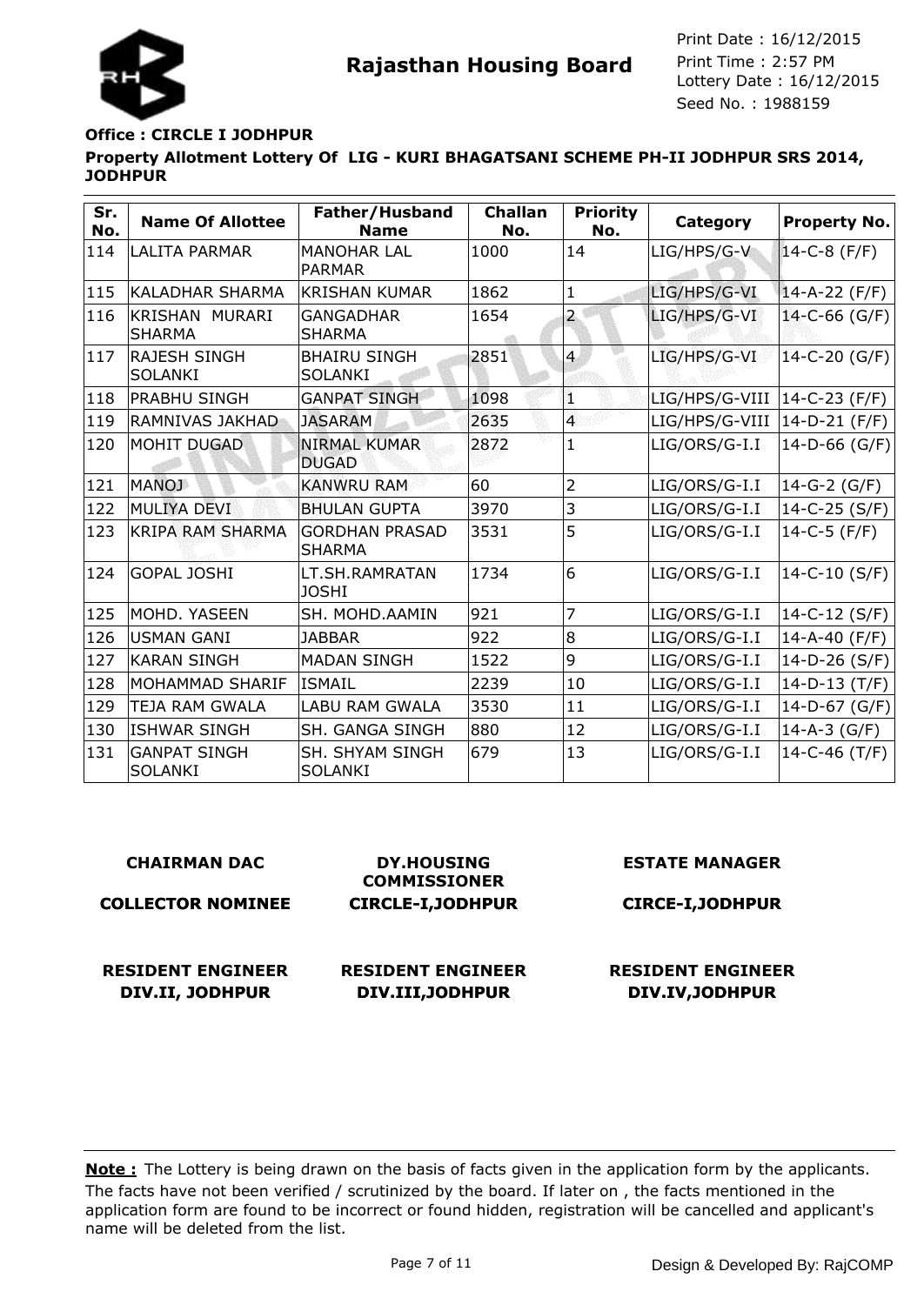

## **Office : CIRCLE I JODHPUR**

## **Property Allotment Lottery Of LIG - KURI BHAGATSANI SCHEME PH-II JODHPUR SRS 2014, JODHPUR**

| Sr.<br>No. | <b>Name Of Allottee</b>                 | Father/Husband<br><b>Name</b>                 | <b>Challan</b><br>No. | <b>Priority</b><br>No. | <b>Category</b> | <b>Property No.</b> |
|------------|-----------------------------------------|-----------------------------------------------|-----------------------|------------------------|-----------------|---------------------|
| 132        | SMITA PUROHIT                           | SH. GORDHAN VYAS                              | 694                   | 14                     | LIG/ORS/G-I.I   | 14-G-8 (F/F)        |
| 133        | <b>VIPUL TYAGI</b>                      | <b>DEVESH TYAGI</b>                           | 3552                  | 16                     | LIG/ORS/G-I.I   | $14 - A - 14$ (T/F) |
| 134        | <b>UMA CHOUDHARY</b>                    | <b>SUJA RAM</b><br><b>CHOUDHARY</b>           | 1677                  | 18                     | LIG/ORS/G-I.I   | $14-D-45$ (T/F)     |
| 135        | <b>SHIV PRAKASH</b><br><b>CHHANGANI</b> | SITARAM CHANGANI                              | 777                   | $\mathbf{1}$           | LIG/ORS/G-I.II  | 14-C-60 (S/F)       |
| 136        | PREM PRAKASH<br><b>BISHNOI</b>          | <b>KANWRU RAM</b><br><b>BISHNOI</b>           | 61                    | $\overline{3}$         | LIG/ORS/G-I.II  | 14-D-43 (S/F)       |
| 137        | <b>TRIBHUVAN LAL</b><br><b>BOHRA</b>    | <b>MOHAN LAL BOHRA</b>                        | 2500                  | Б                      | LIG/ORS/G-I.II  | 14-D-36 (G/F)       |
| 138        | <b>KAMAL SHRIMAL</b>                    | <b>LATE SHRI JABBAR</b><br><b>RAJ SHRIMAL</b> | 1258                  | $\mathbf{1}$           | LIG/ORS/G-II.I  | $ 14-C-32(T/F) $    |
| 139        | <b>RADHA KISHAN</b>                     | <b>HUNDAL DASS</b>                            | 2835                  | $\overline{2}$         | LIG/ORS/G-II.I  | 14-D-37 (F/F)       |
| 140        | <b>KARAN SINGH</b><br><b>TANWAR</b>     | <b>ROOP SINGH</b><br><b>TANWAR</b>            | 2232                  | 3                      | LIG/ORS/G-II.I  | 14-D-38 (F/F)       |
| 141        | <b>RAKESH BENIWAL</b>                   | <b>BHIYARAM</b>                               | 764                   | $\overline{4}$         | LIG/ORS/G-II.I  | 14-A-37 (F/F)       |
| 142        | ANIL KUMAR                              | RADHA KISHAN                                  | 2870                  | 6                      | LIG/ORS/G-II.I  | 14-C-70 (F/F)       |
| 143        | <b>CHOTHA RAM</b>                       | POONA RAM                                     | 1848                  | 7                      | LIG/ORS/G-II.I  | 14-C-78 (T/F)       |
| 144        | SANGITA KUMAWAT                         | <b>SURENDRA KUMAR</b><br><b>VERMA</b>         | 29                    | 9                      | LIG/ORS/G-II.I  | 14-A-26 (S/F)       |
| 145        | <b>ASHA DEVI</b>                        | <b>GANESH RAM</b>                             | 3583                  | 10                     | LIG/ORS/G-II.I  | $14-C-47$ (T/F)     |
| 146        | KANTA SHARMA                            | MISHRI LAL SHARMA                             | 756                   | 11                     | LIG/ORS/G-II.I  | 14-C-21 (F/F)       |
| 147        | BHARAT BAHETI                           | <b>HANSRAJ BAHETI</b>                         | 2630                  | 12                     | LIG/ORS/G-II.I  | 14-D-55 (F/F)       |
| 148        | PUSPHA JOSHI                            | LT.SH.RAMRATAN<br><b>JOSHI</b>                | 1970                  | 13                     | LIG/ORS/G-II.I  | 14-C-27 (S/F)       |

#### **CHAIRMAN DAC**

#### **COLLECTOR NOMINEE**

**RESIDENT ENGINEER**

**DIV.II, JODHPUR**

**DY.HOUSING COMMISSIONER CIRCLE-I,JODHPUR**

## **RESIDENT ENGINEER DIV.III,JODHPUR**

**ESTATE MANAGER**

#### **CIRCE-I,JODHPUR**

## **RESIDENT ENGINEER DIV.IV,JODHPUR**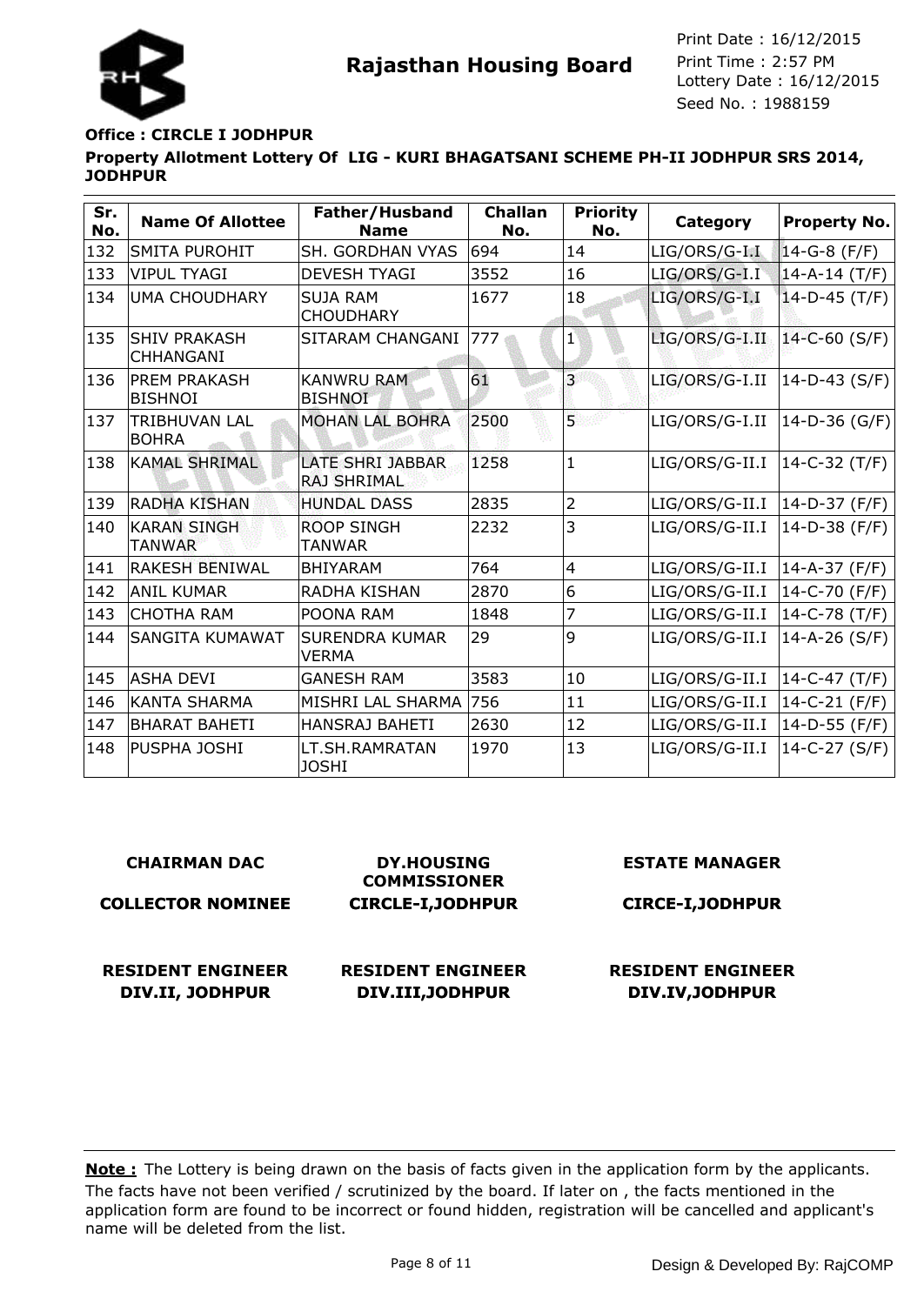

#### **Office : CIRCLE I JODHPUR**

**Property Allotment Lottery Of LIG - KURI BHAGATSANI SCHEME PH-II JODHPUR SRS 2014, JODHPUR**

| Sr.<br>No. | <b>Name Of Allottee</b>                  | Father/Husband<br><b>Name</b>         | <b>Challan</b><br>No. | <b>Priority</b><br>No. | Category                         | <b>Property No.</b> |
|------------|------------------------------------------|---------------------------------------|-----------------------|------------------------|----------------------------------|---------------------|
| 149        | <b>DEVI SINGH</b>                        | <b>CHOGA SINGH</b>                    | 900                   | 14                     | LIG/ORS/G-II.I                   | $14-C-7$ (F/F)      |
| 150        | RITU RANI AWASTHI                        | <b>GANESH LAL</b><br><b>AWASTHI</b>   | 10002                 | 15                     | $LIG/ORS/G-II.I$ $14-D-17$ (G/F) |                     |
| 151        | IRAMPYARI DEVI                           | <b>SHAITAN SINGH</b>                  | 117                   | 16                     | LIG/ORS/G-II.I                   | $14-A-4$ (G/F)      |
| 152        | <b>RAJU SINGH</b>                        | <b>GUMAN SINGH</b>                    | 457                   | 17                     | LIG/ORS/G-II.I                   | $14-A-33$ (G/F)     |
| 153        | <b>PUSHPA PAREEK</b>                     | <b>DHARMENDRA</b><br><b>PAREEK</b>    | 691                   | 18                     | LIG/ORS/G-II.I                   | $14-C-1$ (G/F)      |
| 154        | <b>RAKHI GEHLOT</b>                      | <b>SURENDRA GEHLOT</b>                | 2762                  | 19                     | LIG/ORS/G-II.I                   | $ 14-C-74(S/F) $    |
| 155        | <b>GANESH SAIN</b>                       | <b>MOHAN LAL SAIN</b>                 | 3402                  | 20                     | LIG/ORS/G-II.I                   | 14-C-18 (G/F)       |
| 156        | <b>KAILASH CHANDRA</b>                   | <b>KISHNA RAM</b>                     | 1761                  | 22                     | LIG/ORS/G-II.I                   | 14-A-20 (G/F)       |
| 157        | <b>SOHNI</b>                             | <b>MAAN SINGH</b>                     | 2032                  | 23                     | LIG/ORS/G-II.I                   | 14-D-41 (S/F)       |
| 158        | <b>SONAM KUMARI</b>                      | <b>RAKESH KUMAR</b><br><b>SINGH</b>   | 1689                  | 24                     | LIG/ORS/G-II.I                   | 14-C-55 (F/F)       |
| 159        | <b>OM PRAKASH</b>                        | KANAHIYA LAL OJA                      | 3912                  | 25                     | LIG/ORS/G-II.I                   | $ 14-D-54(F/F) $    |
| 160        | <b>GOPAL SHARMA</b>                      | <b>MADAN LAL SHARMA</b>               | 384                   | 26                     | LIG/ORS/G-II.I                   | 14-D-6 (F/F)        |
| 161        | <b>PAPUDI</b>                            | <b>MANGI LAL</b>                      | 1759                  | 27                     | LIG/ORS/G-II.I                   | 14-A-42 (S/F)       |
| 162        | <b>NISHA BOHRA</b>                       | SH. MAHESH BOHRA                      | 2387                  | 28                     | LIG/ORS/G-II.I                   | 14-A-29 (T/F)       |
| 163        | <b>MANJU DEVI</b>                        | <b>KAMLESH KUMAR</b><br><b>BOTHRA</b> | 3648                  | 29                     | LIG/ORS/G-II.I                   | 14-C-71 (F/F)       |
| 164        | lusha                                    | LT.SH. PRAMOD<br><b>KUMAR</b>         | 1852                  | 30                     | LIG/ORS/G-II.I                   | $ 14-C-56(F/F) $    |
| 165        | ARJUN RAJ KALLA                          | KRISHAN RAJ KALLA                     | 10003                 | 31                     | LIG/ORS/G-II.I   14-G-9 (S/F)    |                     |
| 166        | <b>LALIT KHATRI</b>                      | PRAHALAD                              | 1055                  | 32                     | LIG/ORS/G-II.I                   | $ 14-C-51(G/F) $    |
| 167        | <b>SANJAY SINGH</b><br><b>RAJPUROHIT</b> | <b>SH. SOHAN SINGH</b>                | 2207                  | 1                      | LIG/ORS/G-II.II   14-A-19 (G/F)  |                     |

#### **CHAIRMAN DAC**

#### **COLLECTOR NOMINEE**

**RESIDENT ENGINEER**

**DIV.II, JODHPUR**

**DY.HOUSING COMMISSIONER CIRCLE-I,JODHPUR**

## **RESIDENT ENGINEER DIV.III,JODHPUR**

#### **ESTATE MANAGER**

#### **CIRCE-I,JODHPUR**

## **RESIDENT ENGINEER DIV.IV,JODHPUR**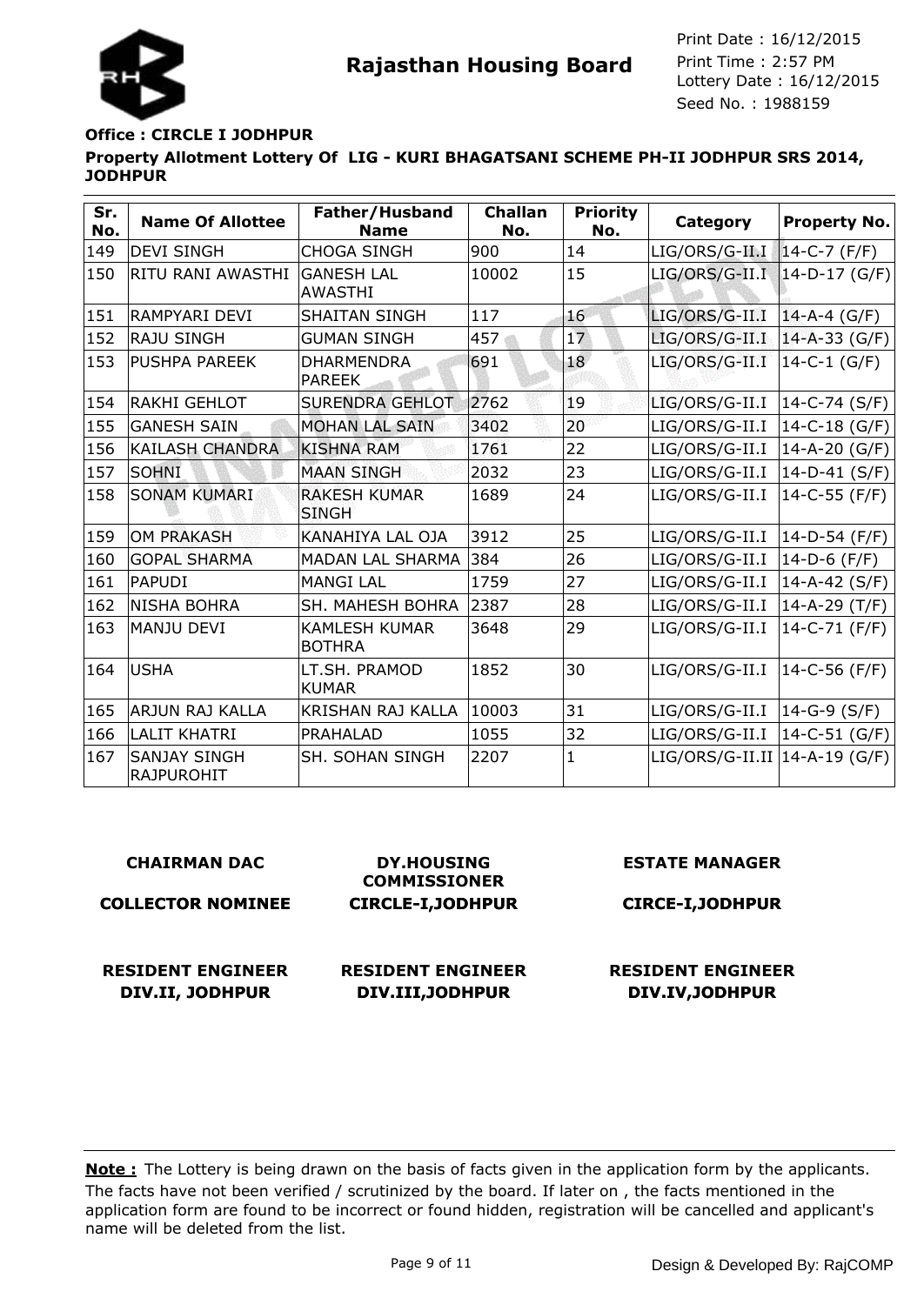

### **Office : CIRCLE I JODHPUR**

**Property Allotment Lottery Of LIG - KURI BHAGATSANI SCHEME PH-II JODHPUR SRS 2014, JODHPUR**

| Sr.<br>No. | <b>Name Of Allottee</b>              | Father/Husband<br><b>Name</b>            | <b>Challan</b><br>No. | <b>Priority</b><br>No. | Category                        | <b>Property No.</b> |
|------------|--------------------------------------|------------------------------------------|-----------------------|------------------------|---------------------------------|---------------------|
| 168        | <b>SONAM SHARMA</b>                  | <b>SHANKAR LAL</b><br>SHARMA,            | 1480                  | $\overline{2}$         | LIG/ORS/G-II.II 14-D-74 (S/F)   |                     |
| 169        |                                      | AKHIL KUMAR GUPTA VIMAL KUMAR GUPTA 1733 |                       | 3                      | LIG/ORS/G-II.II   14-A-24 (F/F) |                     |
| 170        | <b>DIVYA PARAKH</b>                  | <b>KAMAL KISHORE</b><br><b>PARAKH</b>    | 3533                  | $\overline{4}$         | LIG/ORS/G-II.II   14-C-61 (T/F) |                     |
| 171        | PREETI KUMARI<br><b>VERMA</b>        | <b>SURAJ NARAYAN</b><br><b>VERMA</b>     | 10004                 | $\overline{1}$         | LIG/ORS/G-IV                    | $14 - A - 38$ (F/F) |
| 172        | <b>REKHA CHAWARIYA</b>               | <b>MADAN LAL</b>                         | 3150                  | $\overline{a}$         | LIG/ORS/G-IV                    | $14-C-50$ (G/F)     |
| 173        | PRAVIN KUMAR DABI VIJAY RAJ          |                                          | 750                   | 3                      | LIG/ORS/G-IV                    | 14-C-75 (S/F)       |
| 174        | <b>MOOLARAM</b>                      | <b>CHIMNA RAM</b>                        | 3584                  | $\overline{4}$         | LIG/ORS/G-IV                    | $14-C-62(T/F)$      |
| 175        | <b>MAMTA KUMARI</b>                  | <b>KISHORE KUMAR</b><br><b>MORYA</b>     | 661                   | 5                      | LIG/ORS/G-IV                    | $14-G-7$ (F/F)      |
| 176        | MANJU                                | <b>SOHAN RAJ</b>                         | 2071                  | 6                      | LIG/ORS/G-IV                    | $14 - A - 44$ (S/F) |
| 177        | <b>KISHORE KUMAR</b>                 | OM PRAKASH MORYA 604                     |                       | 7                      | LIG/ORS/G-IV                    | $14-D-16$ (T/F)     |
| 178        | <b>PUSHPA VERMA</b>                  | <b>SURAJ NARAYAN</b><br><b>VERMA</b>     | 10005                 | 8                      | LIG/ORS/G-IV                    | $14-D-11$ (S/F)     |
| 179        | <b>DAMODAR LAL</b>                   | KAJODI MAL BANIYA                        | 10006                 | 9                      | LIG/ORS/G-IV                    | $14-D-29$ (T/F)     |
| 180        | <b>RAMCHANDRA</b><br><b>SARGARA</b>  | <b>BHANWAR LAL</b><br><b>SARGARA</b>     | 1988                  | 10                     | LIG/ORS/G-IV                    | $14-G-16$ (T/F)     |
| 181        | <b>SURAJ NARAYAN</b><br><b>VERMA</b> | KANA RAM                                 | 10007                 | 11                     | LIG/ORS/G-IV                    | 14-A-12 $(S/F)$     |
| 182        | <b>SANDEEP SINGH</b><br><b>RAWAL</b> | <b>SURENDRA SINGH</b><br>RAWAL           | 3570                  | 13                     | LIG/ORS/G-IV                    | $14 - A - 39$ (F/F) |
| 183        | <b>KAJOR SINGH</b>                   | <b>CHOTU SINGH</b>                       | 1860                  | $\mathbf{1}$           | LIG/ORS/G-IX.I  14-C-34 (G/F)   |                     |

| <b>CHAIRMAN DAC</b>                         | <b>DY.HOUSING</b><br><b>COMMISSIONER</b>     | <b>ESTATE MANAGER</b>                       |
|---------------------------------------------|----------------------------------------------|---------------------------------------------|
| <b>COLLECTOR NOMINEE</b>                    | <b>CIRCLE-I, JODHPUR</b>                     | <b>CIRCE-I, JODHPUR</b>                     |
| <b>RESIDENT ENGINEER</b><br>DIV.II, JODHPUR | <b>RESIDENT ENGINEER</b><br>DIV.III, JODHPUR | <b>RESIDENT ENGINEER</b><br>DIV.IV, JODHPUR |